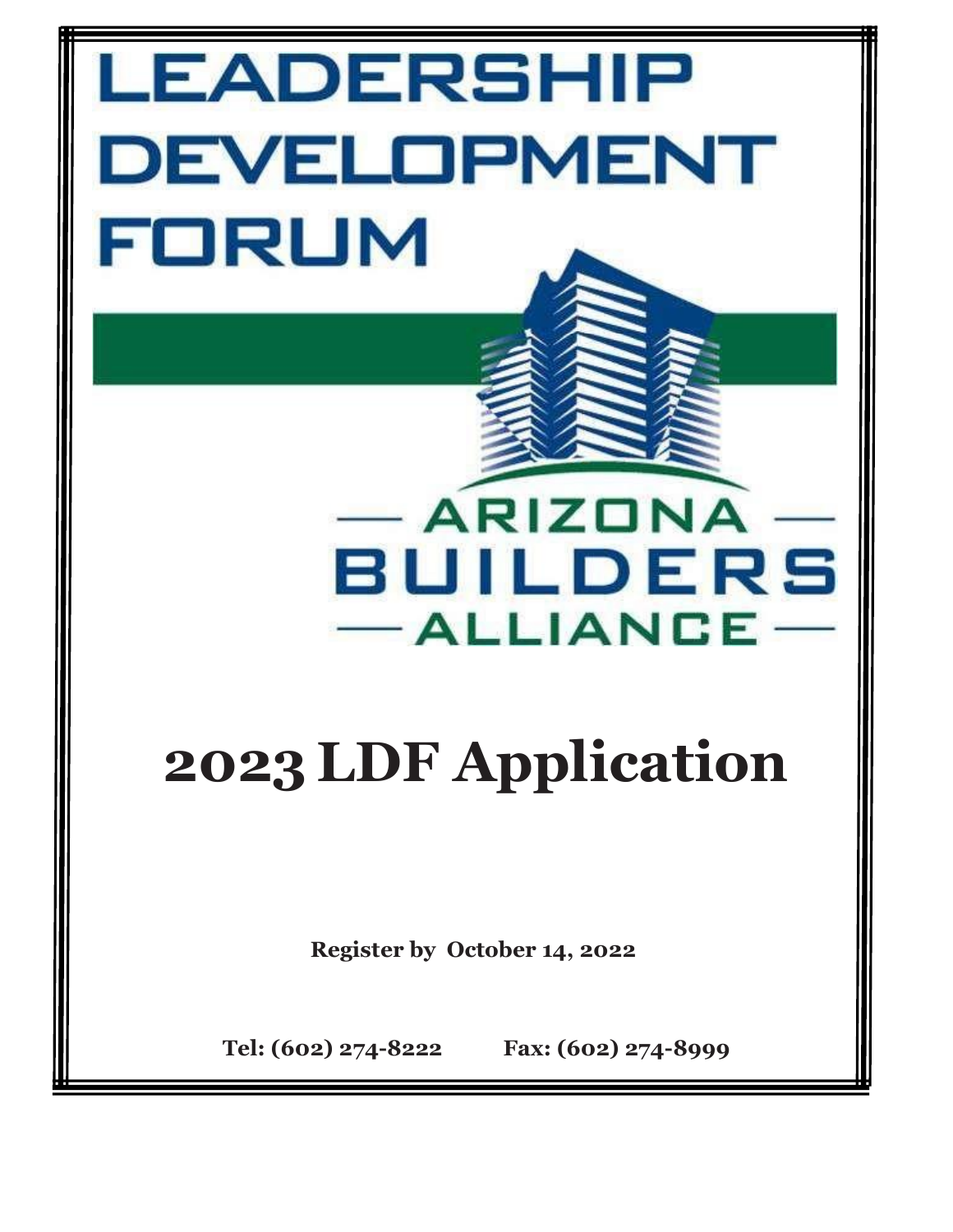

# **EQUILDERS LEADERSHIP DEVELOPMENT FORUM**

# **A Program of the Arizona Builders Alliance (Deadline for receipt of application is October 14, 2022)**

**Candidate Name** 

| <b>First</b>            | <b>Middle</b>                                | Last |
|-------------------------|----------------------------------------------|------|
|                         |                                              |      |
| <b>Business Address</b> |                                              |      |
|                         | City________________State______Zip__________ |      |
|                         |                                              |      |
|                         | <b>Cell Phone Email Email</b>                |      |
|                         | Title                                        |      |
|                         |                                              |      |

**# Years construction experience: (Internships during school do not count) \_\_\_\_\_** 

**# Years with current company\_\_\_\_\_** 

**Please illustrate your history in the construction industry by filling in table below:** 

| <b>Company</b> | Role | <b>Dates</b> |
|----------------|------|--------------|
|                |      |              |
|                |      |              |
|                |      |              |
|                |      |              |
|                |      |              |
|                |      |              |
|                |      |              |
|                |      |              |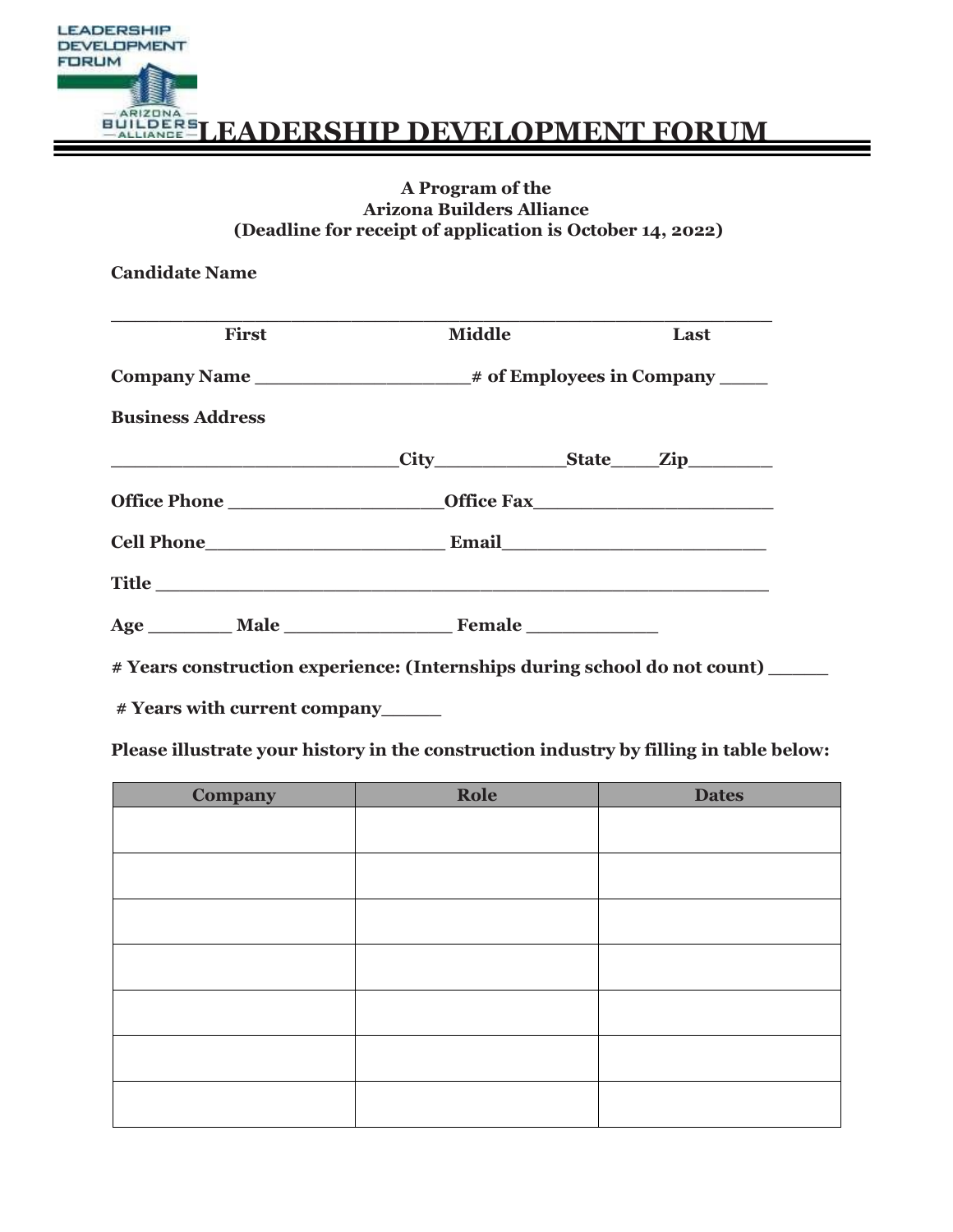

# PLEASE ANSWER IN THE SPACE PROVIDED

Describe current role and responsibilities:

What are your long-term career goals?

Describe what you consider to be your most significant contribution to the construction industry thus far?

| How many individuals, if any, report to you within your company? |  |  |  |
|------------------------------------------------------------------|--|--|--|
| Who do you report to? Supervisor's name:                         |  |  |  |
| Title:                                                           |  |  |  |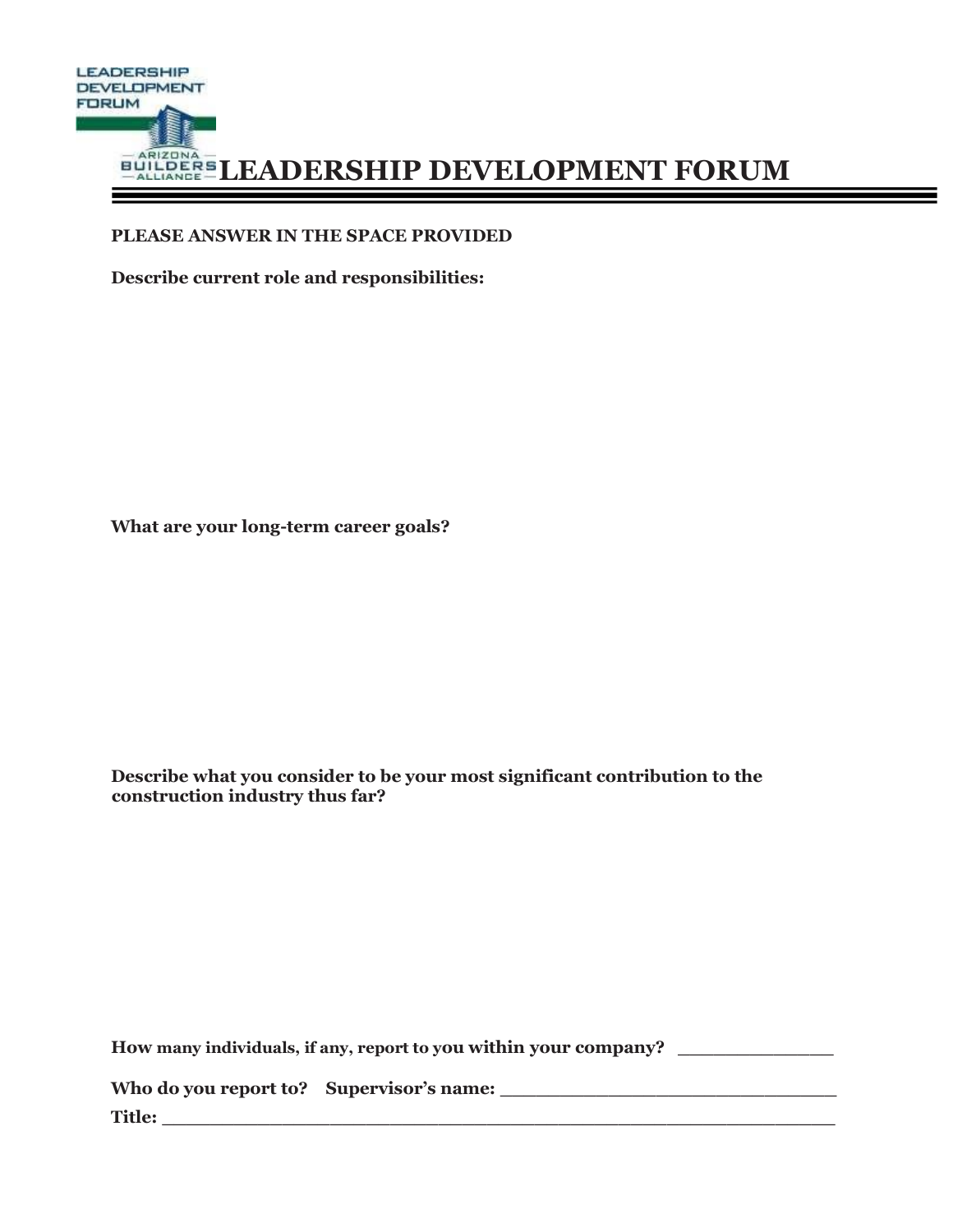

**The LDF Program is designed for leaders in the industry whose careers are on an upward trajectory. Please explain how your career has been moving in this direction.** 

**What do you hope to gain from participation in the ABA Leadership Development Forum?** 

# **Educational Background:**

| <b>School</b> | <b>Dates</b> | <b>Degree</b> | <b>Major</b> |
|---------------|--------------|---------------|--------------|
|               |              |               |              |
|               |              |               |              |
|               |              |               |              |
|               |              |               |              |
|               |              |               |              |
|               |              |               |              |

# **Certificate Programs Completed:**

| <b>Certification</b> | <b>Dates</b> | <b>Where Taken?</b> |
|----------------------|--------------|---------------------|
|                      |              |                     |
|                      |              |                     |
|                      |              |                     |
|                      |              |                     |
|                      |              |                     |
|                      |              |                     |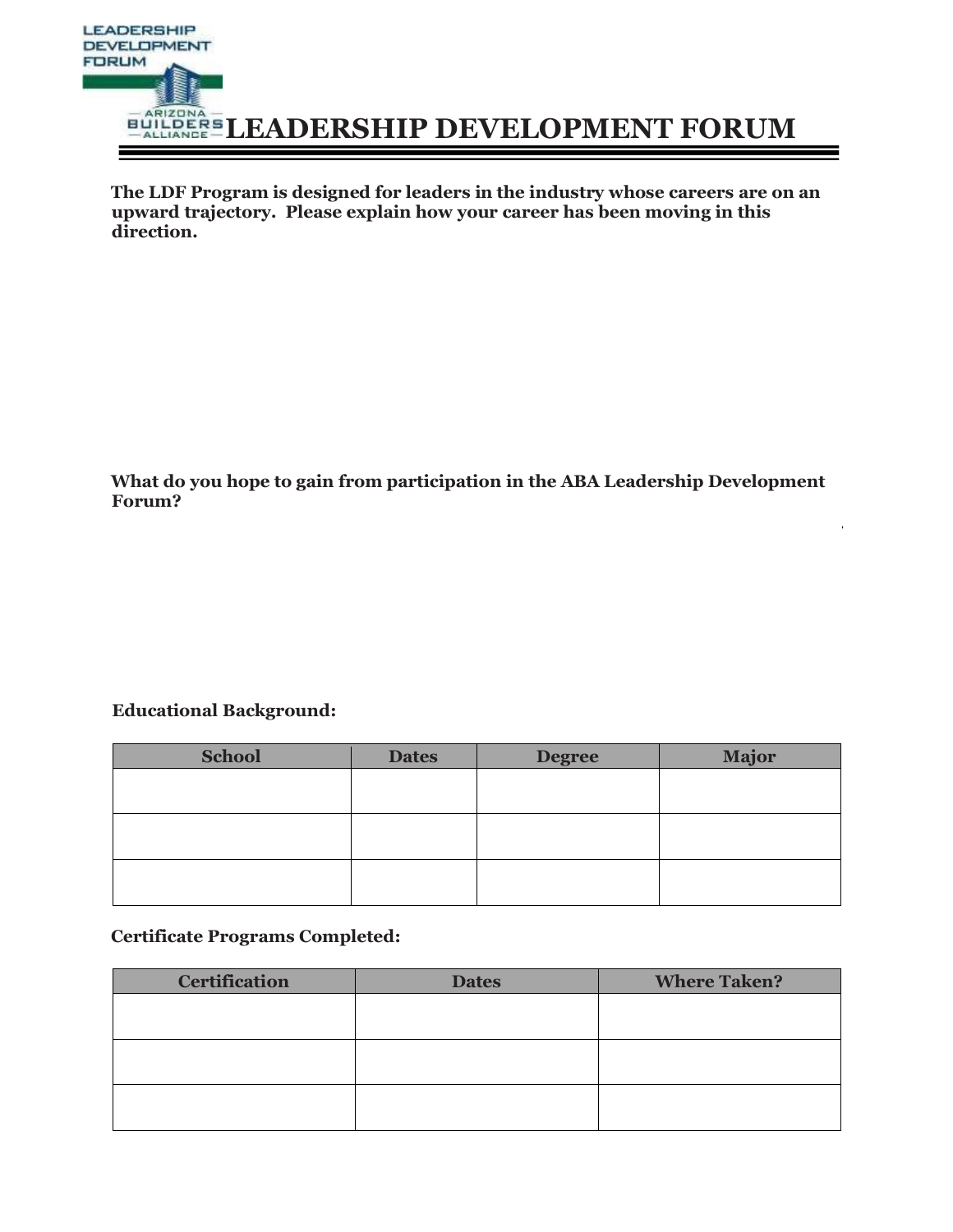

**Special honors or awards, if any:** 

**List areas either within or outside of the construction industry (other than at your company) where you've held a leadership position or demonstrated leadership skills.** 

| <b>Organization</b> | <b>Leadership Position</b> | <b>Dates</b> |
|---------------------|----------------------------|--------------|
|                     |                            |              |
|                     |                            |              |
|                     |                            |              |
|                     |                            |              |
|                     |                            |              |
|                     |                            |              |
|                     |                            |              |
|                     |                            |              |

**Please provide more explanation if necessary:** 

# **Select your level of familiarity with the following:**

# **Creating, reviewing and approving monthly pay applications**

- **\_\_\_** Not familiar
- \_\_\_\_ Familiar with collecting information but not responsible
- \_\_\_\_ Responsible for accuracy of information at a project level
- Expert

# **Level of involvement in profit projections**

- **\_\_\_** Not familiar
- \_\_\_\_ Familiar with collecting information but not responsible
- \_\_\_\_ Responsible for accuracy of information at a project level
- Expert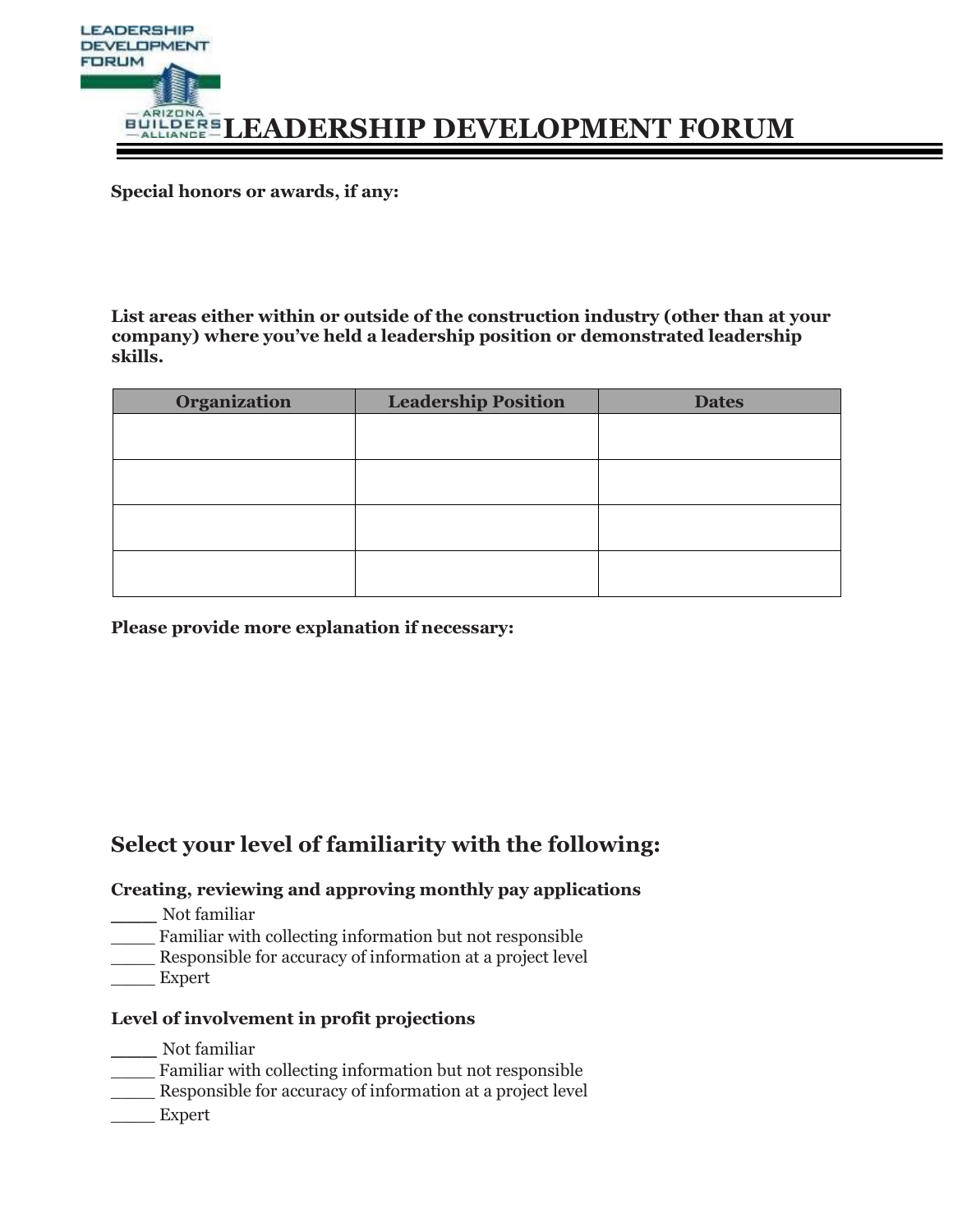# **Reviewing a project's insurance requirements?**

- **\_\_\_** Not familiar
- Familiar with collecting information but not responsible
- \_\_\_\_ Responsible for accuracy of information at a project level
- \_\_\_\_ Expert

# **Reviewing a company's balance sheet**

- **\_\_\_** Not familiar
- \_\_\_\_ Somewhat familiar with drawing conclusions about a company's health
- \_\_\_\_ Comfortable drawing conclusions about a company's health
- \_\_\_\_ Expert

# **Being a part of a project pursuit that required an interview**

**\_\_\_** Not Familiar \_\_\_\_ Participated in 1-3 interviews

- Participated in 4-10 interviews
- \_\_\_\_ Participated in 10+

**Describe your role on your most recent project team?** 

# **Arizona Builders Alliance Involvement**

**What Educational Course(s) have you taken in the past with the ABA?** 

**Have you completed the ABA's Project Manager Development Program?** 

No **\_\_\_\_\_\_Yes Year Graduated:** \_\_\_\_\_\_\_\_\_\_\_\_\_\_\_\_

**Have you completed the ABA's Emerging Leaders Forum?**

**No**  *No* **<b>***Yes Year Graduated: No No No No No No No No No No No No No No No No No No No No No No No No No No No* 

**How have you been involved with the ABA in past years?**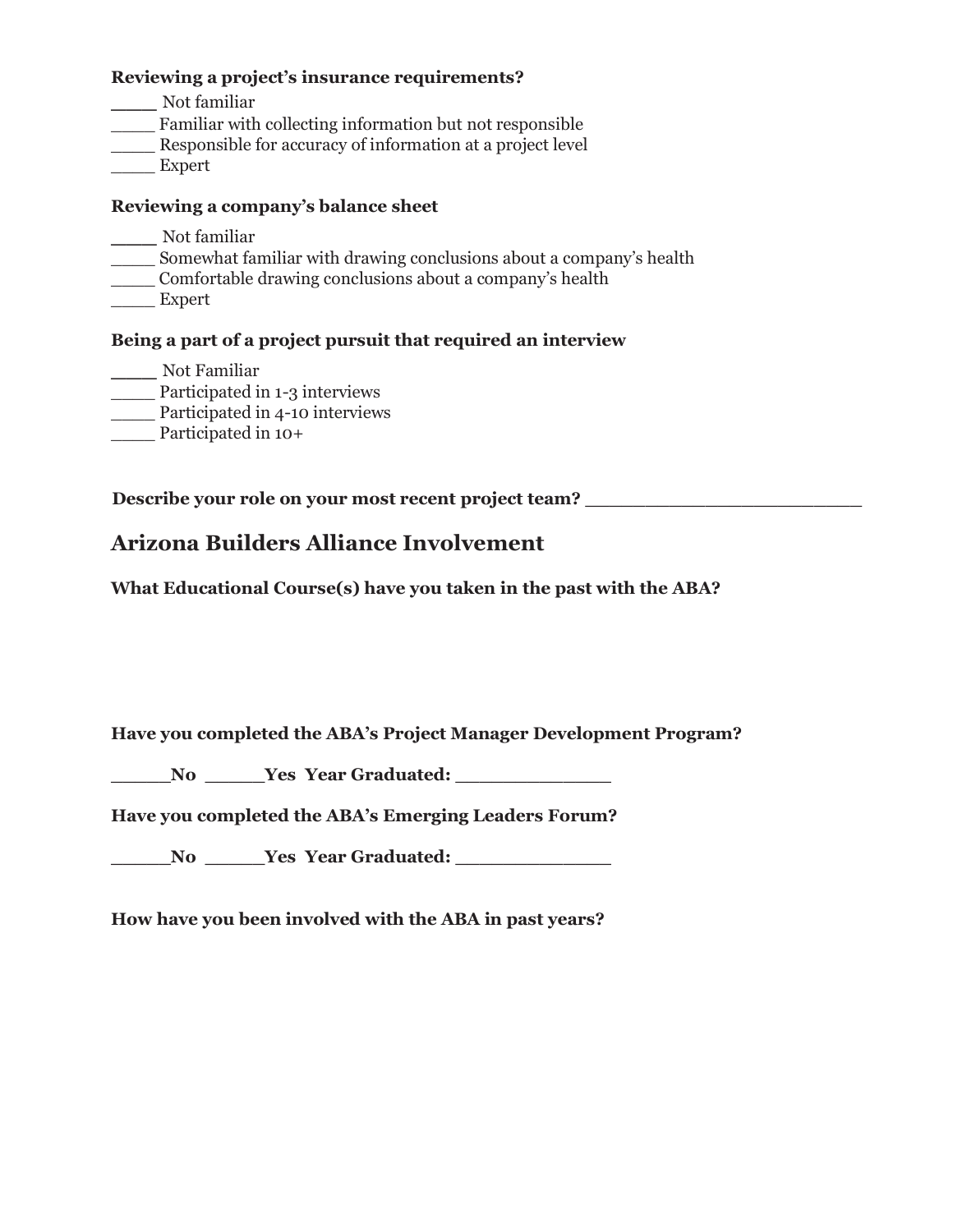

# **EQILDERS LEADERSHIP DEVELOPMENT FORUM**

**Have you served on a committee with the ABA?** 

No **Latter Yes If yes, which one(s)?** Latter  $\overline{X}$ 

**Have you held a leadership role within the ABA?** 

**Let up a Let up a Let up a Let up a Let up a Let up a Let up a Let up a Let up a Let up a Let up a Let up a Let up a Let up a Let up a Let up a Let up a Let up a Let up a Let up a Let up a Let up a Let up a Let up a Let u** 

**The LDF takes a lot of time, energy, and commitment on your part. Besides coming to classes one day a month for a year, you will be expected to work on a community service project on your own time outside of class, as well as a large group case study.** 

**Do you feel you have the time, energy, and passion right now to make this commitment?** 

**\_\_\_\_No \_\_\_\_\_Yes \_\_\_\_Uncertain** 

**Do you have the full support of your employer for the time required to participate?** 

**\_\_\_\_No \_\_\_\_\_Yes \_\_\_\_Uncertain** 

**Before turning in this application:** 

- o **Create and submit a video not to exceed 2-minutes explaining why you should be selected for the 2023 LDF Class. These can be very simple and recorded on your phones; when completed, submit t[o HIGHTAIL.](https://spaces.hightail.com/uplink/2023LDFvideos-private)**
- o **Make sure you sign and date below**
- o **Make sure your nominator completes the last page**

It is my understanding that the ABA Leadership Development Forum is a learning experience and requires attendance at all meetings. Class typically meets on a Friday of each month from 7:30am – 3:30pm.

Class Dates for 2023 are: Jan. 6, Feb. 3, Mar. 3, Apr. 14, May 5, June 2, Aug. 4, Sept. 8, Oct. 6, Nov. 3, Dec. 7. You will be asked to sign an attendance agreement confirming you will attend ALL classes, if you are accepted into the program. **If you cannot make this commitment, your application will be considered for the next year.** 

| <b>Name</b>                   | Date |
|-------------------------------|------|
|                               |      |
| <b>Signature of Candidate</b> |      |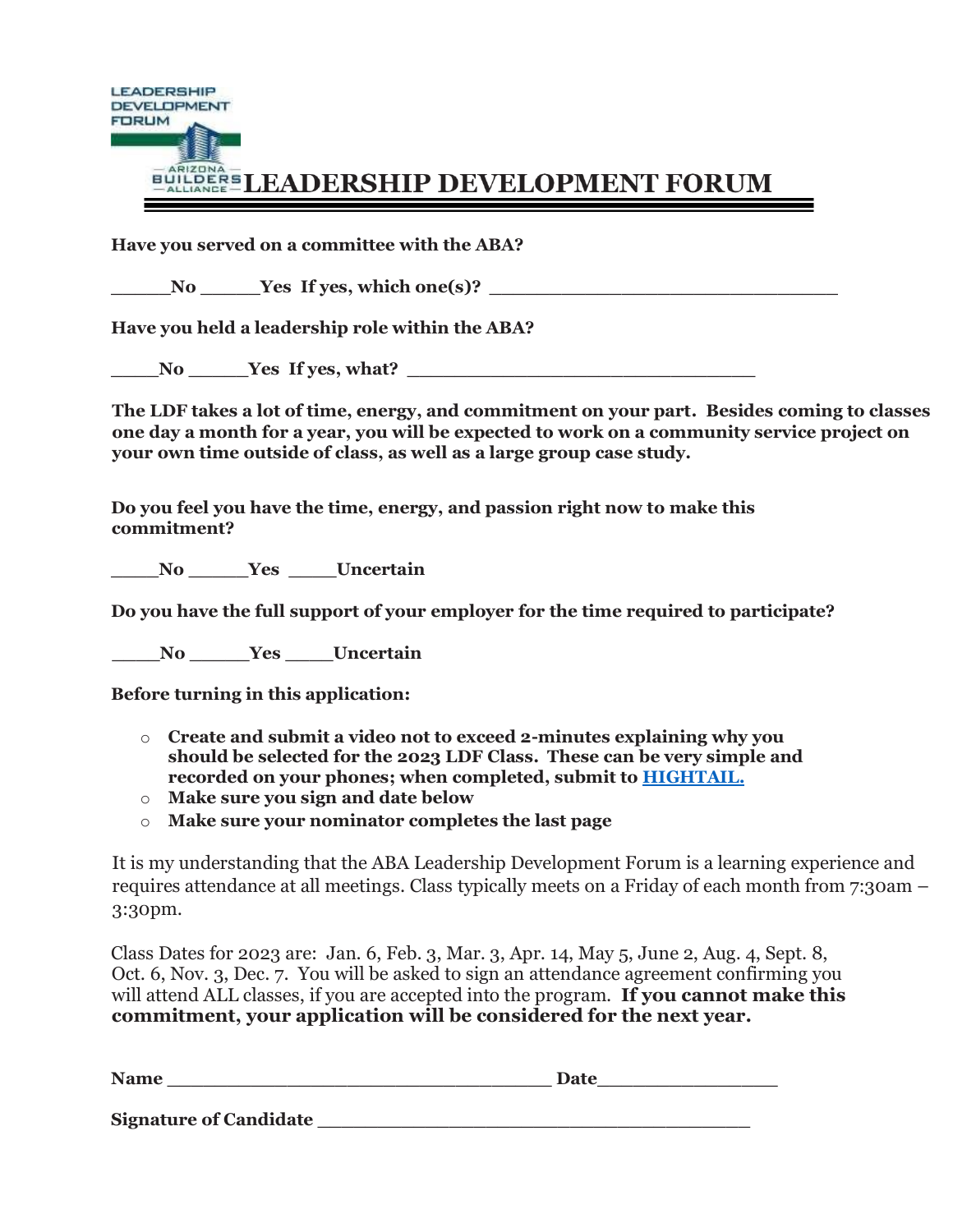

# **The Following Section is for the Nominator to Complete.**

**The LDF program is designed for individuals within your company that you see as taking on increasing levels of responsibility. It take a significant amount of time & commitment.** 

# **Qualified individuals must meet the following criteria:**

- Have a **minimum** of eight years in construction management, not including internships OR have completed the ABA's Emerging Leaders Forum with six years of construction experience
- Be in positions of increasing responsibility
- Must be nominated by their company's C-Level Management
- Ability to attend ALL LDF Classes in 2023. Dates for classes include Jan. 6, Feb. 3, Mar. 3, Apr. 14, May 5, June 2, Aug. 4, Sept. 8, Oct. 6, Nov. 3, Dec. 7. **If they cannot make this commitment, this application will not be considered for 2023.**

# **Reason for recommending candidate**

| <b>Is your Candidate Currently in a Leadership Position?</b> |  |  |
|--------------------------------------------------------------|--|--|
|                                                              |  |  |

| If so, what? |  |
|--------------|--|
|              |  |

**If not, do you have plans for promoting this person in the near future? \_\_\_\_\_\_\_**

If so, into what role?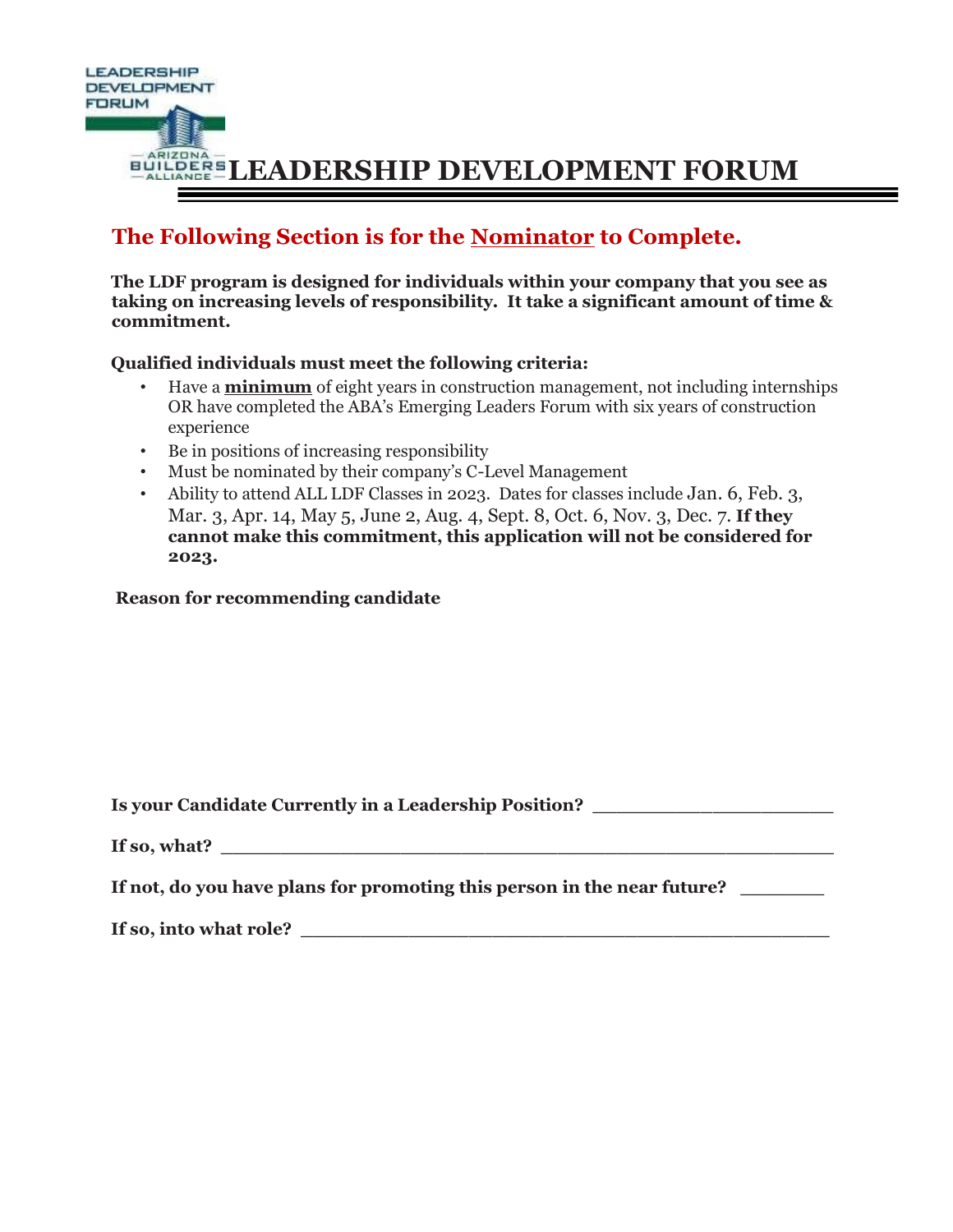

Your candidate will be tasked with a group case study they will work on for several months before presenting to a panel of judges. At this time, they will:

- Need to be able to illustrate strong presentation skills
- Show a strong knowledge of financial statements
- Be able to evaluate the financial health of a company
- Be able to evaluate and identify trending & emerging markets
- Be able to recommend steps for correcting a bad job
- Be able to recommend a company structure for both a succession plan and organizational chart
- Be able to assess the health of a company.
- Illustrate leadership skills throughout.

#### **Are these skills that you would like your candidate to learn and become stronger at?**

**\_\_\_\_\_Yes \_\_\_\_\_No** 

**The tuition fee for the program is \$3100 (ABA Member); \$6200 (Non-ABA Member)** 

**\_\_\_\_\_\_\_\_\_\_\_\_\_\_\_\_\_\_\_\_\_\_\_\_\_\_\_\_\_\_\_\_\_\_\_\_\_\_\_\_\_\_\_\_\_\_\_\_\_\_\_\_\_\_**

**Will your company pay the cost? \_\_\_\_\_Yes \_\_\_\_\_No** 

**If your candidate is not selected for the 2023 LDF program, would you like them to be considered for the 2023 Emerging Leaders Forum, which will begin in April 2023?** 

**If your candidate leaves your company during the course of the LDF year, they do have the option to continue in the program with their new company and no refunds will be provided to your company.** 

**Nominator's Name \_\_\_\_\_\_\_\_\_\_\_\_\_\_\_\_\_\_\_\_\_\_\_\_\_\_\_\_\_\_\_\_\_\_\_\_\_\_\_\_\_\_\_\_\_\_** 

**Nominator's Signature \_\_\_\_\_\_\_\_\_\_\_\_\_\_\_\_\_\_\_\_\_\_\_\_\_\_\_\_\_\_\_\_\_\_\_\_\_\_\_\_\_\_\_**

**Nominator's e-mail \_\_\_\_\_\_\_\_\_\_\_\_\_\_\_\_\_\_\_\_\_\_\_\_\_\_\_\_\_\_\_\_\_\_\_\_\_\_\_\_\_\_\_\_\_\_**